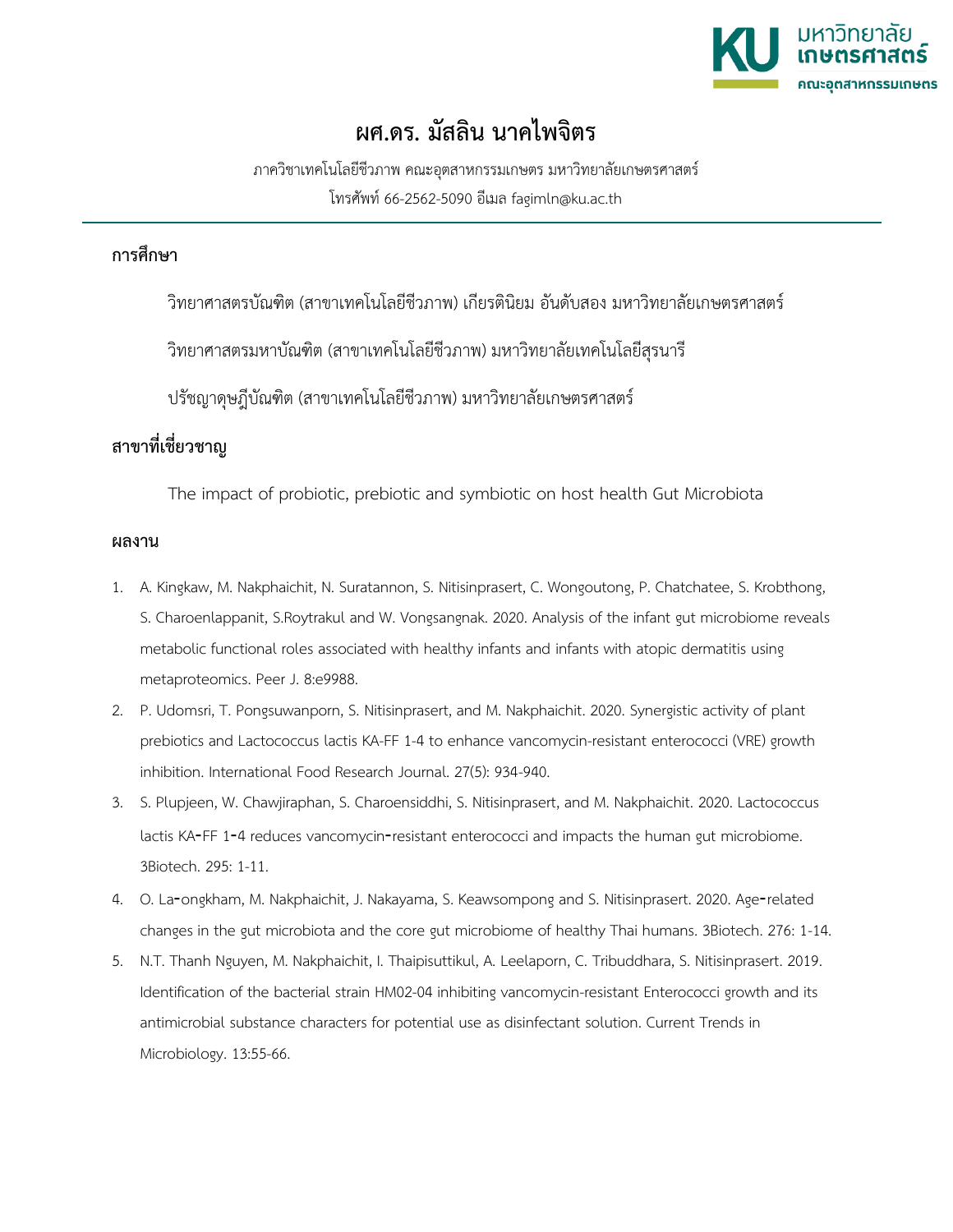

- 6. S. Sobanbua, S. Dolkittikul, M. Nakphaichit, S. Keawsompong, and S. Nitisinprasert. 2019. Antimicrobial peptide presenting potential strain-specific real time polymerase chain reaction assay for detecting the probiotic Lactobacillus reuteri KUB-AC5 in chicken intestine. Poultry Science. 99:526–535.
- 7. T. Jatuponwiphat,T. Namrak,A. Supataragul, S. Nitisinprasert, M. Nakphaichit and W. Vongsangnakd. 2019. Comparative genome analysis reveals metabolic traits associated with probiotics properties in Lactobacillus reuteri KUB-AC5. Gene reports. 17:1-9.
- 8. C. Jamyuang, P. Phoonlapdacha, N. Chongviriyaphan, W. Chanput, S. Nitisinprasert and M. Nakphaichit. 2019. Characterization and probiotic properties of Lactobacilli from human breast milk. 3biotech. 398:1- 11.
- 9. P. Jaichakan, D. T. H. Nhung, M. Nakphaichit and Wannaporn Klangpetch. 2019. The effect of alkali pretreatment and acid debranching on rice husk, rice straw, and defatted rice bran for xylobiose production by commercial xylanases. Srinakharinwirot Journal of Science and Technology. 22: 91-103.
- 10. M. Nakphaichit, S. Sobanbua, S. Siemuang, W. Vongsangnak, J. Nakayama and S. Nitisinprasert. 2018. Protective effect of Lactobacillus reuteri KUB-AC5 against Salmonella Enteritidis challenge in chickens. Beneficial Microbes. 10:43-54.
- 11. Kisuse, J., La-ongkham, O., Nakphaichit, M., Therdtatha, P., Momoda1, R., Tanaka, M., Fukuda, S., Popluechai, S., Kespechara, K., Sonomoto, K., Lee, Y.K., Nitisinprasert, S. and Nakayama, J. 2018. Urban Diets Linked to Gut Microbiome and Metabolome Alterations in Children: A Comparative Cross-sectional Study in Thailand. Frontiers in Microbiology. 9:1-16.
- 12. Himanshu K., Wacklin, P., Nakphaichit, M., Loyttyniemi, E., Chowdhury, S., Shouche, Y., Mättö, J., Isolauri, E. and Salminen S. 2015. Secretor status is strongly associated with microbial alterations observed during pregnancy. Plos One. 10(7):e0134623
- 13. La-ongkham, O., Nakphaichit, M., Leelavatcharamas, V., Keawsompong, S. and Nitisinprasert, S. 2015. Distinct gut microbiota of healthy children from two different. Archives of Microbiology. 197:561-573.
- 14. Nakphaichit, M., Phraephaisarn C., Keawsompong, S., Sukpariyagul, O. and Nitisinprasert,
- 15. S. 2014. Effect of increasing dietary protein from soybean meal on intestinal microbiota and
- 16. their fatty acids production in broiler chicken. Advances in Animal and
- 17. Nakphaichit, M., Thanomwongwattana, S., Phraephaisarn, C., Sakamoto, N., Keawsompong, S., Nakayama, J., and Nitisinprasert, S. 2011. The effect of including Lactobacillus reuteri KUB-AC5 during post-hatch feeding on the growth and ileum microbiota of broi